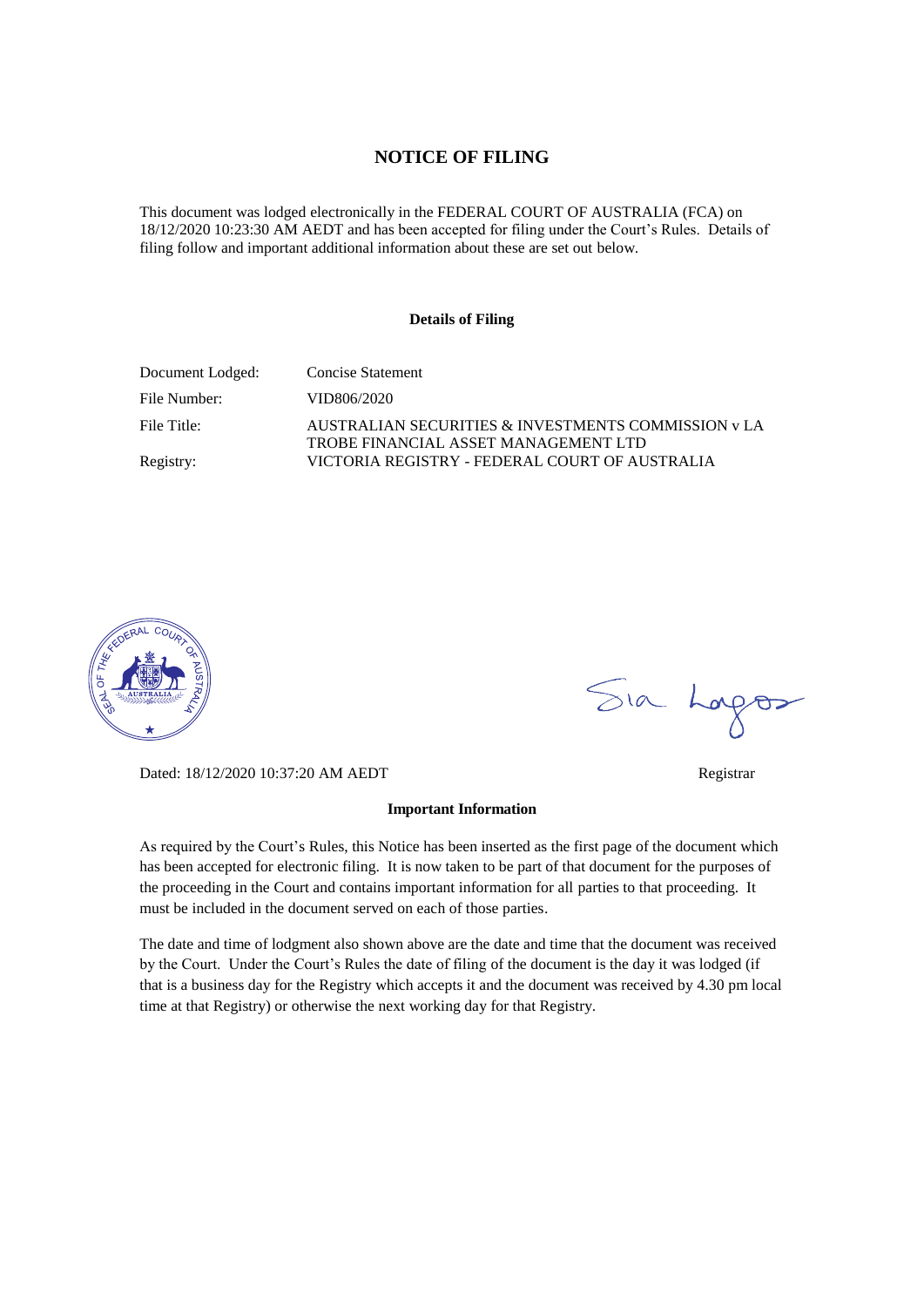

# **Concise statement**

No. VID \_\_\_ of 2020

**Federal Court of Australia District Registry: Victoria Division: General** 

#### **IN THE MATTER OF LA TROBE FINANCIAL ASSET MANAGEMENT LTD ACN 007 332 363**

**Australian Securities and Investments Commission**  Plaintiff

and

**La Trobe Financial Asset Management Ltd (ACN 007 332 363)**  Defendant

## **A. IMPORTANT FACTS GIVING RISE TO THE CLAIM**

- 1. The defendant, La Trobe Financial Asset Management Ltd (ACN 007 332 363) (**La Trobe**), is the responsible entity of a registered managed investment scheme called the La Trobe Australian Credit Fund (ASRN 088 178 321) (**Fund**).
- 2. La Trobe holds an Australian Financial Services Licence (AFSL 222213), under which it is authorised, among other things, to operate registered managed investment schemes that hold deposits and mortgages for retail and wholesale clients.

## **Investment options and withdrawal rights**

- 3. The Fund invests in loans secured by first mortgages, as well as cash and deposits.
- 4. A person may acquire an interest in the Fund (and thus become a member of the Fund) by making an investment in the Fund. The minimum investment is currently \$10.
- 5. La Trobe offers several different investment options to members of the Fund, including an investment option known as the "48 hour Account", "Classic 48 hour Account" or "Classic Notice Account" (**48 Hour Account**), and an investment option known as the "90 Day Notice Account" (**90 Day Account**).
- 6. The asset allocation for each investment option is different. For example, on 29 February 2020:

| Filed on behalf of (name & role of party) | The Plaintiff                                    |     |              |
|-------------------------------------------|--------------------------------------------------|-----|--------------|
| Prepared by (name of person/lawyer)       | Nick Kelton                                      |     |              |
| Law firm (if applicable)                  | Australian Securities and Investments Commission |     |              |
| Tel                                       | $(03)$ 9280 4787                                 | Fax | 1300 729 000 |
| Email                                     | Nicholas.kelton@asic.gov.au                      |     |              |
| <b>Address for service</b>                | Level 7, 120 Collins Street                      |     |              |
| (include state and postcode)              | Melbourne VIC 3000                               |     |              |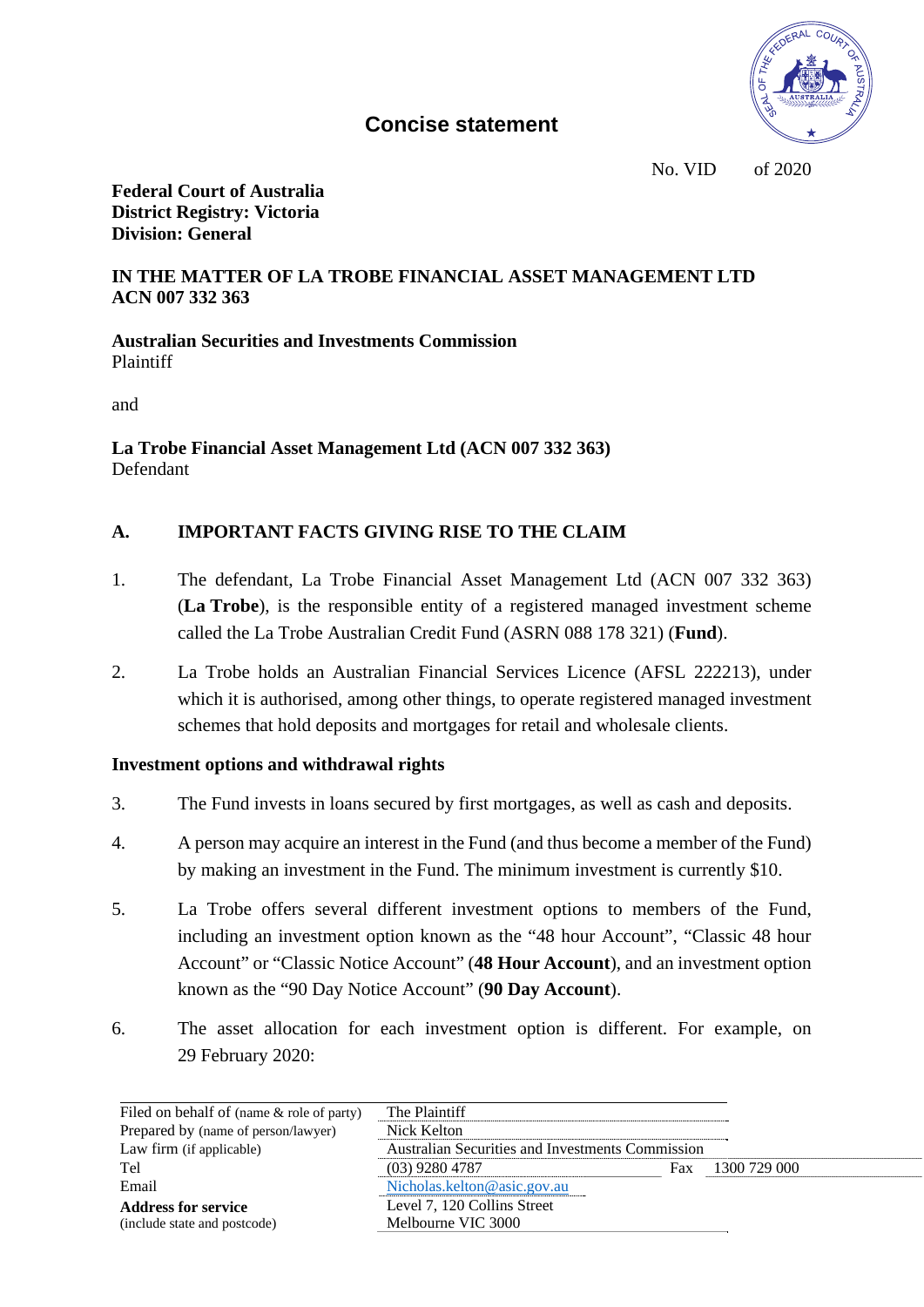- (a) 26.5% of funds in the 48 Hour Account were invested in cash and deposits and 73.5% of funds in that investment option were invested in first mortgages; and
- (b) 16.2% of funds in the 90 Day Account were invested in cash and deposits and 83.8% of funds in that investment option were invested in first mortgages.
- 7. The constitution of the Fund (**Constitution**) sets out the rights of members to withdraw from the Fund. Before 21 August 2020, members of the Fund had the following rights to withdraw from the 48 Hour Account and the 90 Day Account:
	- (a) when the Fund was liquid, members had a right to withdraw by giving a withdrawal notice to La Trobe, which La Trobe was required to satisfy within 12 months after receiving the notice; and
	- (b) when the Fund was not liquid, as long as La Trobe made a current withdrawal offer (which it was not obliged to make), members had a right to withdraw in accordance with the terms of the withdrawal offer.
- 8. Further, whether the Fund was liquid or not, in certain circumstances, La Trobe was entitled to withhold or suspend any right of members to withdraw, or to satisfy withdrawal notices only proportionally.

## **Marketing of the Fund**

9. In the period from at least 1 April 2017 to the present, La Trobe has marketed the Fund in a variety of ways throughout Australia, including in newspapers and magazines, on television and radio, and on its website (www.latrobefinancial.com.au).

## *48 Hour Representations*

- 10. In the period from at least 1 April 2017 to 14 August 2020, on its website, La Trobe described the 48 Hour Account using the phrases "48 hour", "48 hour Account" or "Classic 48 hour Account", and, until 19 May 2020, described that investment option as providing "Easy access to cash" or "Easy access to your cash".
- 11. Further, in the period from 1 April 2017 to 25 January 2020, La Trobe ran newspaper advertisements for the Fund which described the 48 Hour Account using the phrase "48 hour" or "48 hour Account".
- 12. By engaging in the conduct in paragraphs 10 and 11 above, La Trobe, in the course of trade or commerce, represented to consumers that persons who invested funds in the 48 Hour Account would be entitled to withdraw those funds within 48 hours of giving a withdrawal notice to La Trobe (**48 Hour Representations**).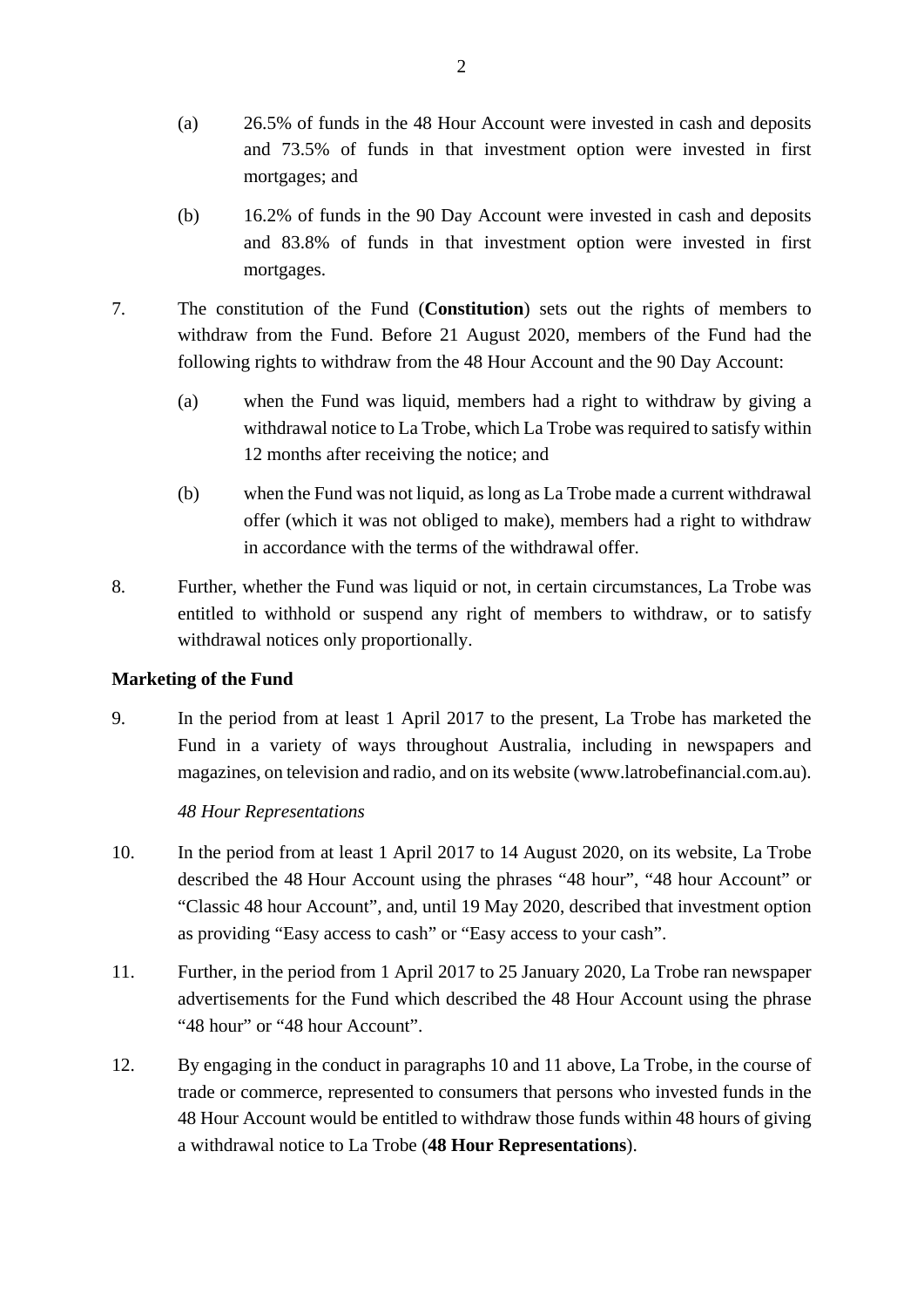- 13. The 48 Hour Representations were misleading or deceptive, or likely to mislead or deceive, because, in the period from 1 April 2017 to the present:
	- (a) when the Fund was liquid, La Trobe had up to 12 months to satisfy a withdrawal notice in relation to funds invested in the 48 Hour Account; and
	- (b) when the Fund was not liquid, a member of the Fund may have had no right to withdraw funds invested in the 48 Hour Account, or may only have been entitled to withdraw a proportion of the amount specified in the withdrawal notice.

#### *90 Day Representations*

- 14. In the period from 24 June 2019 to the present, on its website, La Trobe described the 90 Day Account as the "90 Day Notice Account", and, until 19 May 2020, described that investment option as providing "Easy access to your cash".
- 15. Further, in the period from 12 July 2019 to 25 January 2020, La Trobe ran newspaper advertisements for the Fund which described the 90 Day Account using the phrase "90 Day Notice" or "90 Day Notice Account".
- 16. By engaging in the conduct in paragraphs 14 and 15 above, La Trobe, in the course of trade or commerce, represented to consumers that persons who invested funds in the 90 Day Account would be entitled to withdraw those funds within 90 days of giving a withdrawal notice to La Trobe (**90 Day Representations**).
- 17. The 90 Day Representations were misleading or deceptive, or likely to mislead or deceive, because, in the period from 24 June 2019 to 21 August 2020:
	- (a) when the Fund was liquid, La Trobe had up to 12 months to satisfy a withdrawal notice in relation to funds invested in the 90 Day Account; and
	- (b) when the Fund was not liquid, a member of the Fund may have had no right to withdraw funds invested in the 90 Day Account, or may only have been entitled to withdraw a proportion of the amount specified in the withdrawal notice.

## *Capital Stable Representations*

18. In the period from 16 May 2019 to 19 May 2020, on its website, La Trobe described an investment in the Fund as being a "Capital stable investment in every economic cycle", and stated that "We offer an investment product range that delivers simplicity, performance and capital-stable monthly income".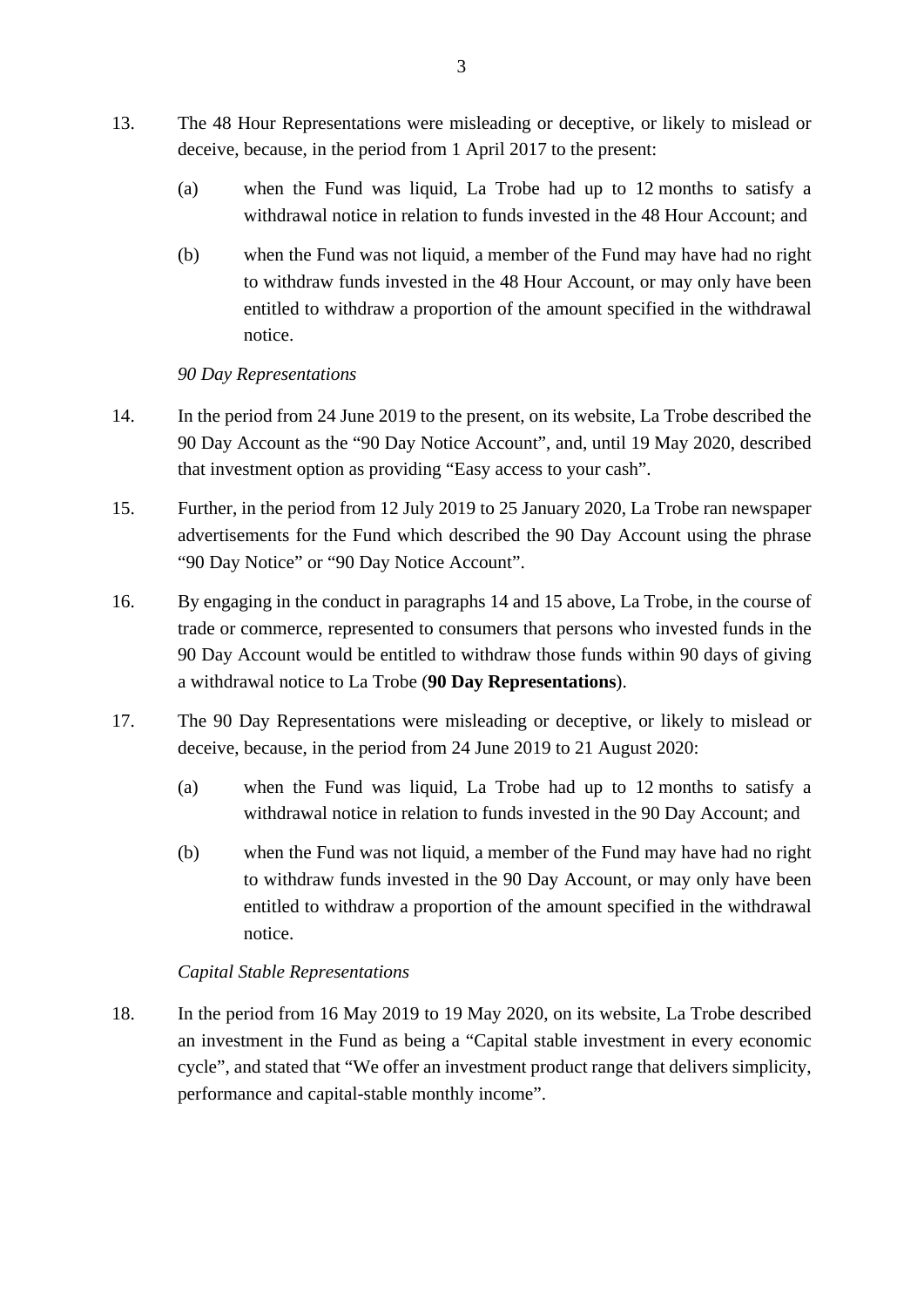- 19. Further, on 1 December 2019, La Trobe ran advertisements in Money Magazine which invited consumers: "To invest with the Best and enjoy capital stable returns with La Trobe Financial".
- 20. By engaging in the conduct in paragraphs 18 and 19 above, La Trobe, in the course of trade or commerce, represented to consumers that any capital invested in the Fund would be "stable", in the sense of there being no risk of substantial loss of that capital (**Capital Stable Representations**).
- 21. The Capital Stable Representations were misleading or deceptive, or likely to mislead or deceive, because a person who invested in the Fund could substantially lose the capital invested.

#### *Performance Representations*

- 22. In the period from at least 1 April 2017 to 14 August 2020, on its website, La Trobe displayed a particular rate of return in relation to each of the investment options in the Fund.
- 23. Further, in the period from 1 April 2017 to 25 January 2020, La Trobe ran newspaper advertisements in which it also displayed a particular rate of return in relation to each of the investment options in the Fund.
- 24. By engaging in the conduct in paragraphs 22 and 23 above, La Trobe, in the course of trade or commerce, represented to consumers that an investment in the Fund would provide the particular rate of return that was displayed in relation to the relevant investment option (**Performance Representations**).
- 25. The Performance Representations were misleading or deceptive, or likely to mislead or deceive, because none of the investment options in the Fund were guaranteed to provide any particular rate of return. Instead, the rate of return depended on the performance of the Fund's investments.

## **B. RELIEF SOUGHT FROM THE COURT**

26. The plaintiff seeks the relief set out in the accompanying originating process.

## **C. PRIMARY LEGAL GROUNDS FOR THE RELIEF SOUGHT**

27. An interest in the Fund is a financial product within the meaning of s 12BAA of the *Australian Securities and Investments Commission Act 2001* (Cth) (**ASIC Act**) and s 764A of the *Corporations Act 2001* (Cth) (**Corporations Act**), and a financial service within the meaning of a 12BAB of the ASIC Act. Further, in operating the Fund, La Trobe provides a financial service within the meaning of s 12BAB of the ASIC Act and s 766A of the Corporations Act.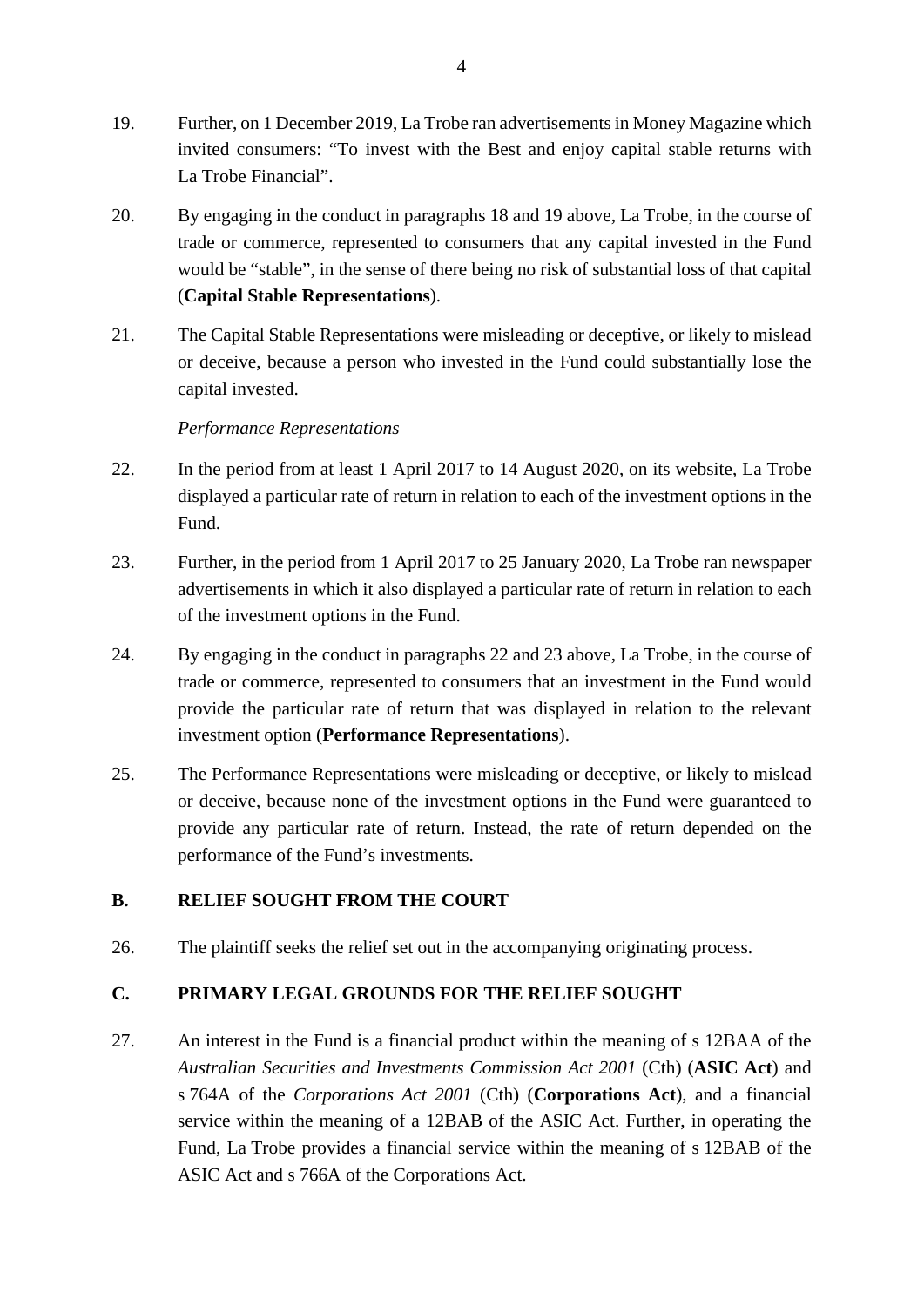- 28. The 48 Hour Representations, the 90 Day Representations, the Capital Stable Representations and the Performance Representations were made in trade or commerce, and were made in relation to financial services within the meaning of s 12DA(1) of the ASIC Act, in connection with the supply or possible supply of financial services within the meaning of s 12DB(1) of the ASIC Act, and in relation to a financial product or financial service within the meaning of s 1041H(1) of the Corporations Act.
- 29. The 48 Hour Representations and the 90 Day Representations were representations about the existence or effect of a right within the meaning of s 12DB(1)(i) of the ASIC Act. By making those representations, La Trobe:
	- (a) made false or misleading representations in contravention of s 12DB(1)(i) of the ASIC Act; and
	- (b) engaged in misleading or deceptive conduct or conduct that was likely to mislead or deceive, in contravention of s 12DA(1) of the ASIC Act and s 1041H(1) of the Corporations Act.
- 30. The Capital Stable Representations and the Performance Representations were representations about the performance characteristics or benefits of an investment in the Fund within the meaning of s  $12DB(1)(e)$  of the ASIC Act. By making those representations, La Trobe:
	- (a) made false or misleading representations in contravention of s 12DB(1)(e) of the ASIC Act; and
	- (b) engaged in misleading or deceptive conduct or conduct that was likely to mislead or deceive, in contravention of s 12DA(1) of the ASIC Act and s 1041H(1) of the Corporations Act.
- 31. Further, the Capital Stable Representations and the Performance Representations were representations with respect to future matters, and La Trobe did not have reasonable grounds for making them. In this respect, ASIC relies on s 12BB of the ASIC Act and s 769C of the Corporations Act.

## **D. ALLEGED HARM**

- 32. In the period from 1 January 2017 to 30 August 2020, 21,313 persons invested in the Fund. The total amount of new investments by those persons was approximately \$6,931,699,451. In particular:
	- (a) in the period from 1 January 2017 to 30 August 2020, approximately 8,331 persons invested funds in the 48 Hour Account, and the total amount of new investments by those persons was approximately \$2,978,145,392; and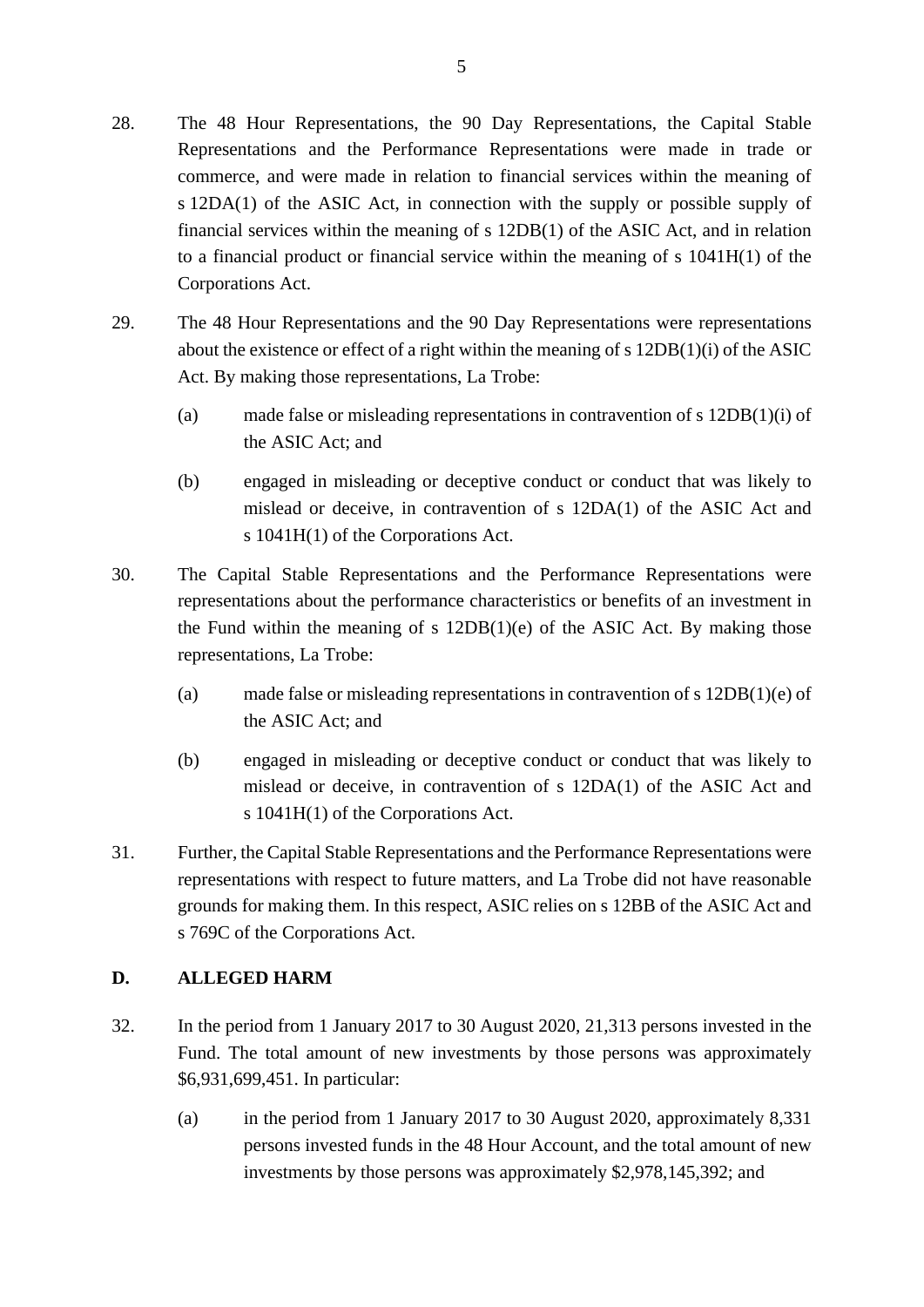(b) in the period from 24 June 2019 to 30 August 2020, approximately 1,517 persons invested funds in the 90 Day Account, and the total amount of new investments by those persons was approximately \$321,727,521.

Date: 18 December 2020

This concise statement was prepared by Philip Solomon QC and Mark Hosking of Counsel.

Nich Velta

Signed by Nick Kelton Solicitor for the Australian Securities & Investments Commission